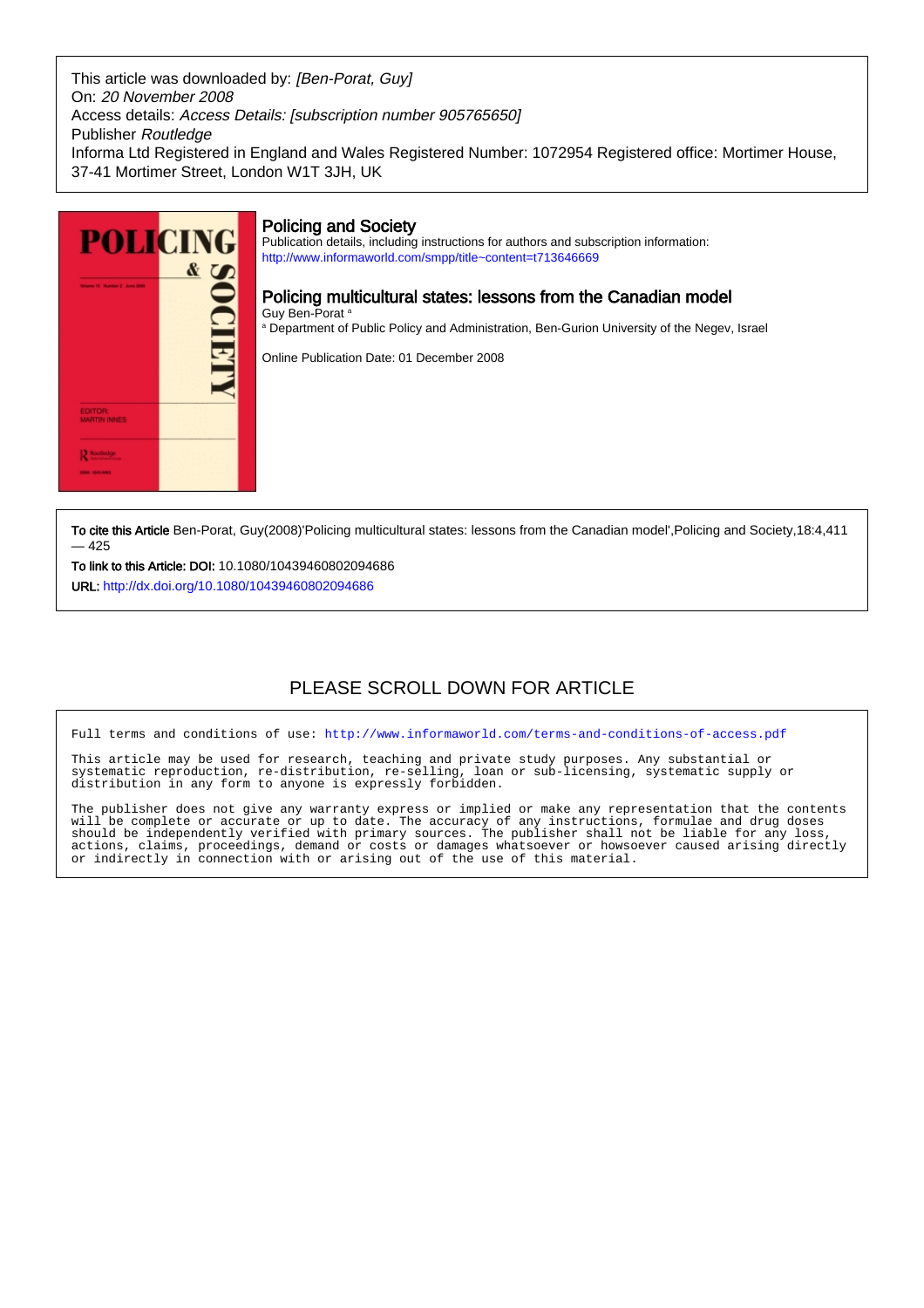# Policing multicultural states: lessons from the Canadian model

Guy Ben-Porat\*

Department of Public Policy and Administration, Ben-Gurion University of the Negev, Israel

Policing is a controversial issue in diverse societies where cultures, religions and competing national identities challenge the existing order, and where the police have yet to develop the capabilities to engage with diversity and overcome its own biases and prejudices. Literature and experience point to two central problems of policy with regard to minority relations that can be described as 'under-policing' and 'over-policing'. Thus, minorities can suffer from police neglect of their neighbourhoods, from an aggressive police approach or, at times, from both. As a result, the police can have a legitimacy problem *vis-à-vis* minority groups that may undermine its efficacy. This research, based on interviews conducted with Canadian police officers and documents collected, identifies three interrelated issues in police adaptation to a multicultural setting: recruitment and training, practices and community involvement.

Keywords: multiculturalism; Canada; under-policing; over-policing; recruitment; training

Policing is a controversial issue in diverse societies where cultures, religions and competing national identities challenge the existing order, and where the police have yet to develop the capabilities to engage with diversity and overcome its own biases and prejudices. The discussion of policing in multicultural society is embedded in a wider context of political responses to diversity. However, the issue of policing is salient because of the nature of police work and the type of engagement it entails. Minority groups may be alienated from the police they perceive as enforcing unjust and discriminating policies or because of language and cultural barriers. These perceptions can, on the one hand, undermine police work and, on the other hand, prevent minority groups from receiving the police services they need. These difficulties are especially acute where police and minorities have a history of violence that underscores high levels of mutual mistrust. The tense relation observed in different countries between police and minorities is a public policy dilemma where police debates its effectiveness against its legitimacy and its organisational structure and culture against the changes of a multicultural society that press for reform.

The purpose of this work is to explore the difficulties of policing in multicultural states, study the challenges of police reform and outline a model of multicultural policing based on the Canadian experience. While many democratic states debate their multicultural character and implement multicultural policies at different levels, Canada is unique in formally adopting a multicultural identity. This multicultural identity was translated into different policies and provides Canada with a comprehensive policy experience in various issues, including policing. Consequently, police reforms in Canada engage not only with neo-liberal cuts of spending and new modes of governance (Lithopooulos and Rigakos

ISSN 1043-9463 print/ISSN 1477-2728 online  $\circ$  2008 Taylor & Francis DOI: 10.1080/10439460802094686 <http://www.informaworld.com>

<sup>\*</sup>Email: Gbp@som.bgu.ac.il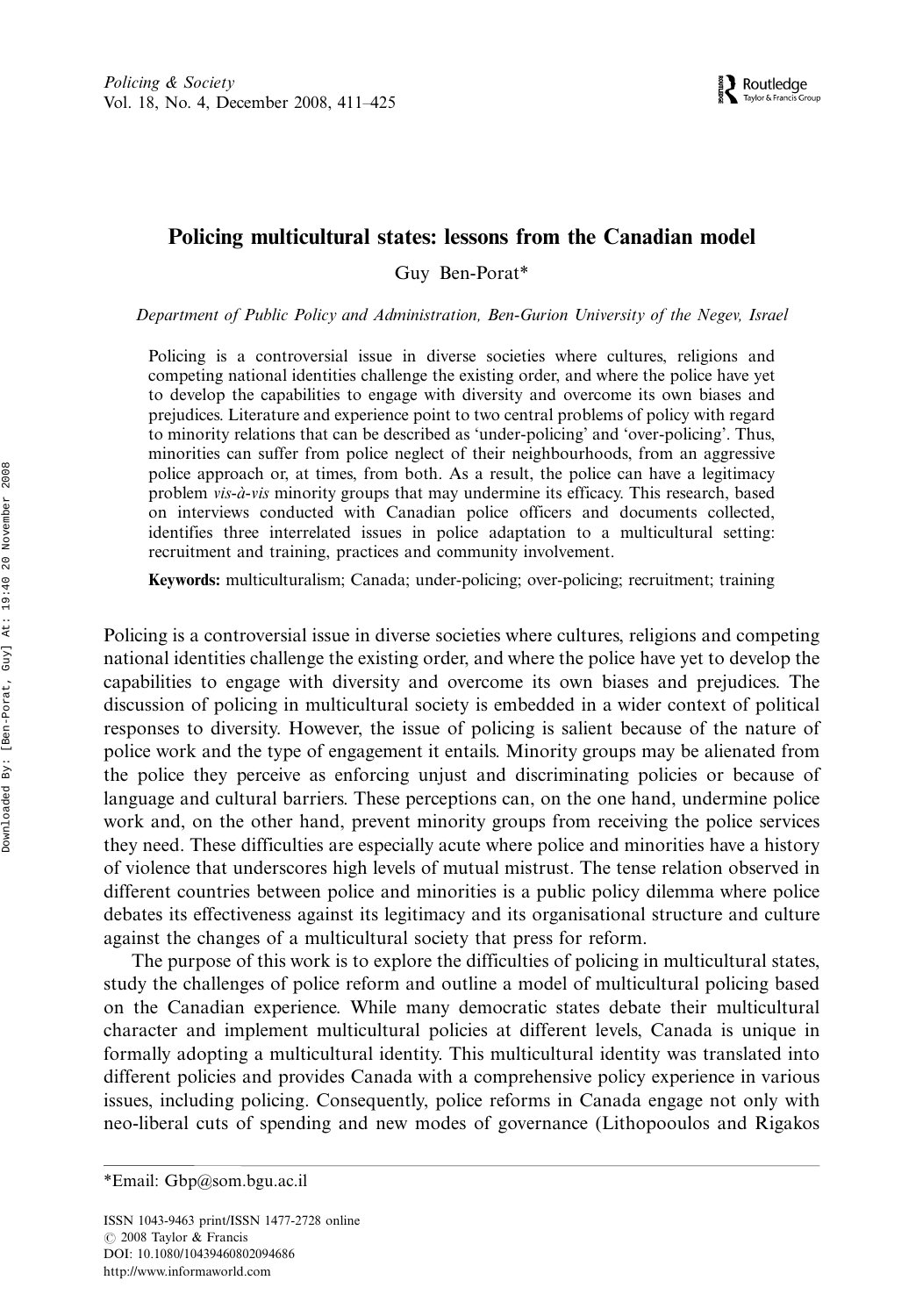2005) or with 'rationalisation' of police services (Murphy 2004) but also reforms that aim to improve the police's credibility and legitimacy among ethnic minorities.

Police credibility and legitimacy among minorities is yet to be fully achieved in Canada as visible minorities feel they are treated unfairly by the police. Relations between police and minorities; certain visible minorities are greatly overrepresented in the criminal court system (especially in Ontario) and that black people believe that the police treats members of their racial group worse than they do white people so that they are more likely to be unfairly stopped and questioned by the police (Wortley 2003). The widespread public belief that the police engage in racial profiling was perceived a significant threat to the ability of the police to maintain public order and ensure public safety, even if the actual proof of racial profiling remained inconclusive (Melchers 2003). The dissatisfaction of minority groups and at times their distrust of the police, on the one hand, and the overarching commitment to multiculturalism, on the other hand, underscore initiatives for reform in police services in Canada. The Canadian experience is not one of complete success but rather an ongoing debate over various reforms this research will draw upon.

This research is the outcome of documents collected and interviews conducted with police officers in Ontario; it is designed to understand the problems of multicultural policing and the strategies employed to meet these challenges. While Ontario is one of Canada's 13 provinces and variations are likely between them its engagement with policing vis-a`-vis the commitment to multiculturalism is a significant part of the Canadian experience. Moreover, it is the largest police force in terms of spending and number of police officers. Consequently, the study of this experience provides a framework for understanding the problems and solutions that the policing of multicultural states requires. Interviewees for this research were approached formally through several police organisations in Ontario and were representatives of the Toronto Police, Ottawa Police, Kingston Police, the Royal Canadian Mounted Police (RCMP) and Ministry of Community Safety and Correctional Services. During the in-depth interviews they were requested to identify the main challenges of multicultural policing, describe initiatives and provide their personal experience and views of police reforms taken. Documents and policy papers were collected in the different agencies visited. Finally, interviews were conducted also with two civil rights organisations, the Canadian Race Relations Foundation and the Urban Alliance on Race Relations to gain some understanding of minority perceptions of police and police reforms.

The next, theoretical, section will delineate the relations between multiculturalism, public policy and police reform and will be followed by a more focused debate on the contemporary challenges the multicultural reality presents for police forces and the often tense relations between police and minorities. The Canadian multicultural experience will be described in the next section and the evolvement of the debate over policing and police reforms. Finally, the three specific areas identified as central for police reforms and the dilemmas they entail will be described and analysed: (a) recruitment and retention; (b) practices of engagement with minority groups and their specific needs; and (c) the abilities of communities to influence policing and related policy-making.

# Multiculturalism, public policy and police reform

Cultural diversity and ethno-national politics are common to most contemporary states who, contrary to their image of homogeneity, must contend with a multicultural and, at times, multinational reality (Connor 1994, Tully 2002). Different perceptions of government, police, the law, appropriate social order, justice, child rearing and different religious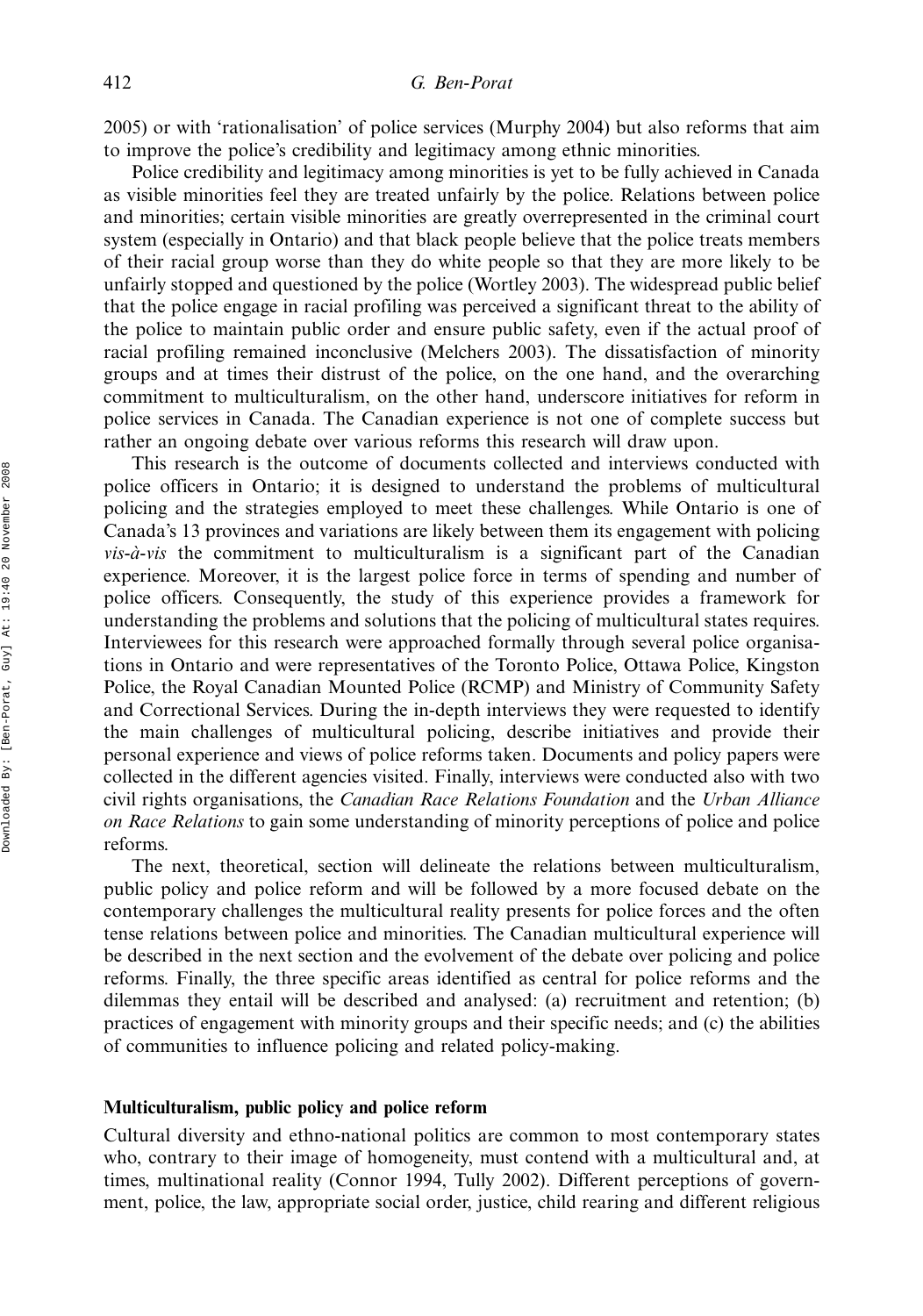and cultural practices common to multicultural societies present major challenges for state institutions in general and for policing in particular (Stenning 2003). Conflicts between minorities and the state can erupt for various reasons  $-$  economic, cultural or political  $$ and it is the police who find themselves in the front line. The escalation of violence in some cases indicates that the state and the police are ill prepared for the task (Stenning 2003). In other cases, it is the overreaction of the police, underscored by its prejudices, that results in tragic consequences and further erodes the relations between the police and minorities. For example, the Israeli police's shooting of 13 Palestinian citizens during demonstrations in October 2000 further eroded the trust of the Palestinian minority in the police and the state. Or, the beating of Rodney King, an African-American, by the Los Angeles police became a symbol of police brutality against minorities.

Policing has become a major source of concern for democratic countries with a diverse population, especially when relations between minorities and the state become tense and when 'security concerns', real or imagined, erode tolerance towards minorities. These tensions can lead to mutually reinforcing negative perceptions between the police and minorities and outbursts of violence. Police reform, while necessary, is often a long and arduous process related to the nature of the police and its modes of operation. The police are regarded as a bureaucratic organisation with paramilitary overtones characterised by a central command, hierarchy, complex division of labour, the impersonal enforcement of formal rules and the provision of rationally based services (Fleras 1992: 116). Yet, police organisations function in a political context because they operate in a political arena and their mandate is defined politically (Manning 2006). Accordingly, the modes of operation of police forces change across time and place so they reflect the state and society within which they operate. Police managers formulate goals and design organisations to meet the expectations and needs of elected politicians, employees, clients and other individuals and groups affected by police activities.

Reforms of the police in the early twentieth century sought to professionalise the police, create uniform standards and make it effective in fighting crime so the police would be more accountable and predictable in its delivery of services (Roberg *et al.* 2002: 49). This policy, based on impersonal policing, has often led to the isolation of the police from society and, even more so, from minority groups who felt alienated from the police. Since the 1970s, the police in various democratic states have changed their strategy in order to gain legitimacy from society and to fight rising crime. The 'broken windows' approach advocated a zero-tolerance strategy for disorderly behaviour, in the belief that it would reduce crime. Police, according to this strategy, were to prevent 'criminogenic conditions from developing, by isolating problems in their early manifestations and by creating strategies for eliminating them' (Herbert 2006: 171). This strategy brought the police back into some communities. A focus on the external dangers to the community enhanced the role and authority of the police. Accordingly, this approach was often supported by middle class residents but raised objections among disadvantaged groups.

The broken windows policy dovetailed well with the neo-liberal climate in the USA and the emphasis on fighting crime instead of promoting welfare, so minority groups were defined as dangerous rather than disadvantaged. Naturally, this strategy was often detrimental to relations between the policy and minority groups. 'To ardently mandate that officers acquire more and more arrests is to invite them to cast suspicion on those who do not warrant it and abuse those who should be left alone. Such suspicion will invariably fall disproportionately on minority citizens, and thus further inflame already tense police community relations in minority-dominated neighborhoods' (Herbert 2006: 183). This type of community engagement did not change many of the negative perceptions of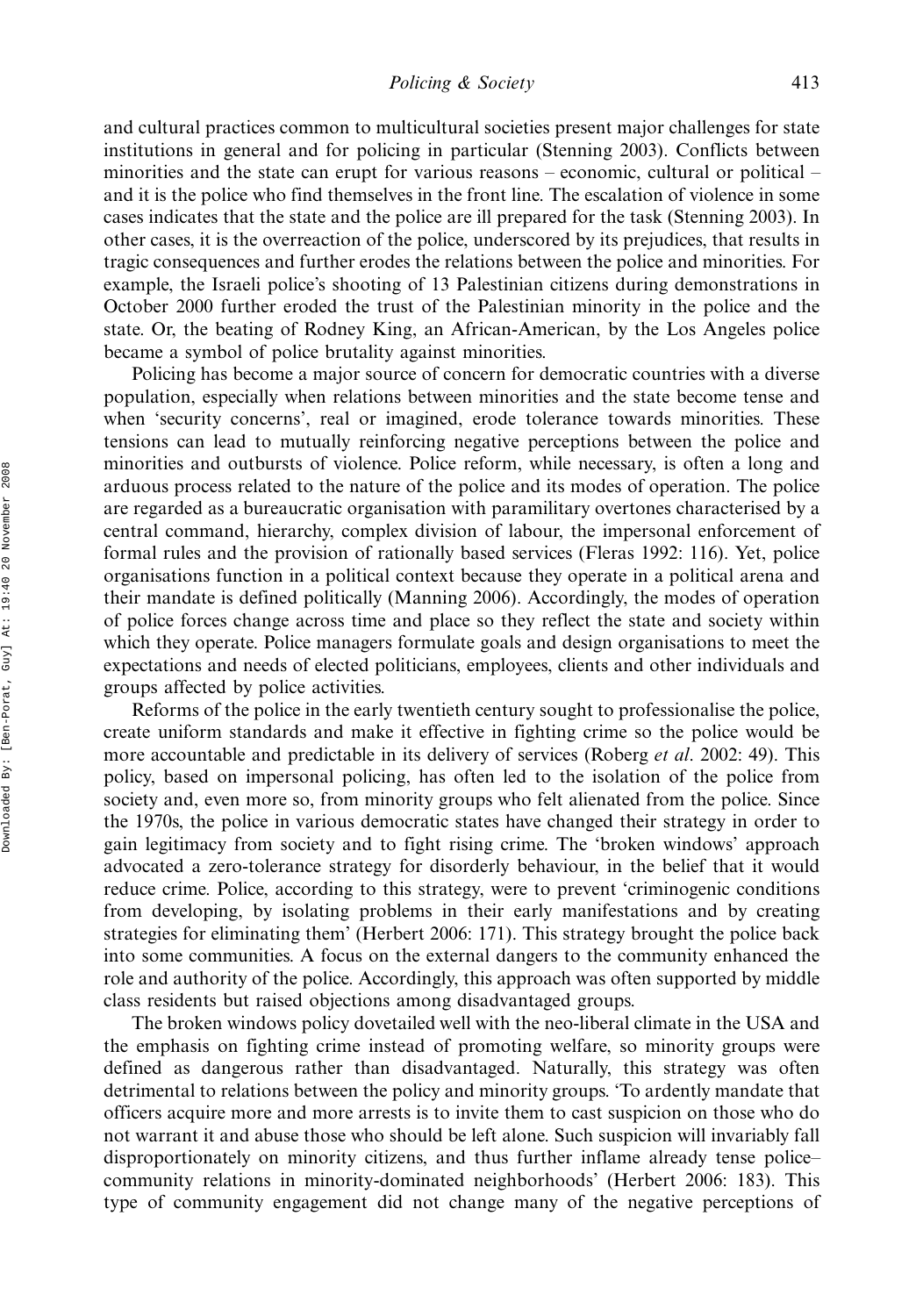minorities about the police. Rather, these policies served police 'clients', the law-abiding citizens, who shared the police notion of public order, but alienated the marginalised, the ethnically and racially diverse, or the 'troublemakers' (Findlay 2004: 34; see also Williams and Murphy 2006).

Where countries are changing and diversifying, the police are likely to be aligned with the old cultural, economic and ethnic guard, or may be perceived as such by other constituents (Erez et al. 2003). The recognition that the police must pay attention to the multicultural reality included the broadening of police functions from maintaining order to engaging in conflict resolution and problem solving, and providing services and activities that strengthen the link between the police and communities (Kelling and Moore 2006). This approach examined, on the one hand, the history, culture, and current needs of minority groups and, on the other hand, often more reluctantly, the mode of operation of the police itself  $vis-\hat{a}-vis$  minority groups. The latter included the assessment of 'cultural sensitivity' or, in more extreme cases, 'police racism' (Chan 1997: 17). Consequently, the great challenge for police organisations at the turn of the twentieth century is to achieve legitimacy and credibility and the cooperation of minorities hitherto alienated from the police.

#### Engaging multiculturalism

Demands for police reform received heightened attention when police biases towards minorities were exposed in 'shocking' incidents or when events suggested that the police did not have the capacity to deal with the social tensions that are part of the multicultural reality. In the UK, for example, the murder of Stephen Lawrence, a young black man, by a racist group and the subsequent police mistreatment of the family exposed racism within the police and led to an inquiry committee and, later, to a debate over British multiculturalism and of 'The future of multi-ethnic Britain' (Runnymede 2000). In the USA, the beating of Rodney King by the Los Angeles Police led to a heated public discussion over the mistreatment of African Americans by the police. Racial and ethnic minorities, it was demonstrated, are more likely than white Americans to be arrested, stopped, questioned and searched by the police (Walker et al. 2000).

The need for police reform was also acknowledged in Europe as the Office of the High Commissioner on National Minorities published a set of recommendations for policing multi-ethnic societies, a result of the absence, in some states, of institutional mechanisms to support the interaction and cooperation between police and national minorities (www.osce.org/hcnm/). Alternatively, police reform is part of a comprehensive process of post-conflict institution building. The Good Friday Agreement in Northern Ireland, for example, emphasised that 'policing structures and arrangements are such that the police service is professional, effective and efficient, fair and impartial, free from partisan political control; accountable, both under the rule of law for its actions and to the community it serves'. Indeed, the RUC in Northern Ireland is an example of a police force held illegitimate by one community, the Catholics, because from its inception it was charged not only with ordinary police duties but also with defending the Union (McGarry and Oleary 1999). In the 1990s, the demand for police reforms was a major part of the peace process and one of the more sensitive issues that had to be resolved. The Independent Commission on Policing in Northern Ireland was set up as part of the Agreement reached in Belfast on 10 April 1998 and, following its recommendations, the RUC has changed to the Police Service of Northern Ireland with a new badge and new uniform.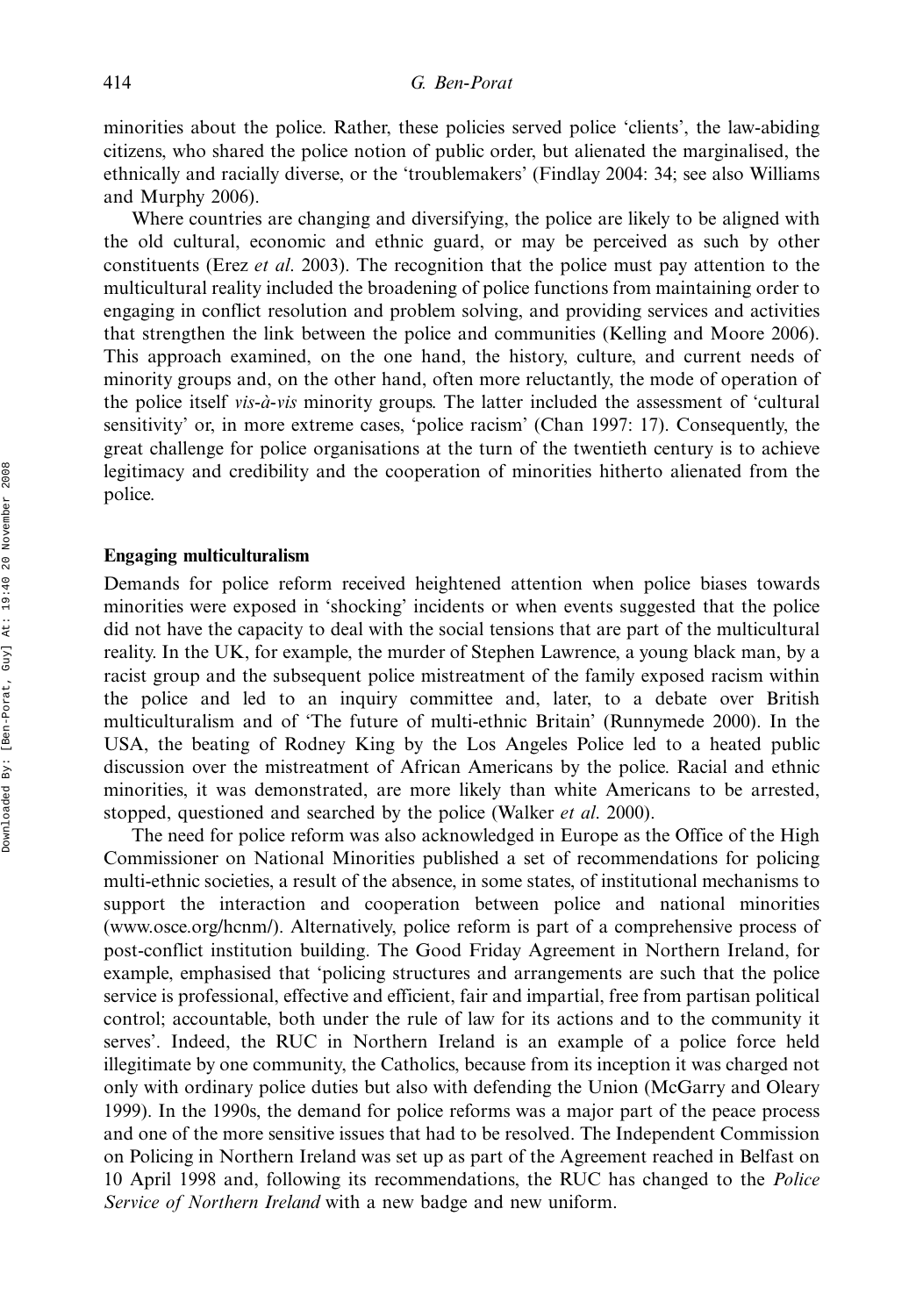The problems of police-minority relations can be defined as 'under-policing' and/or 'over-policing' that combined or separately underscore the police's lack of legitimacy among minority groups. Over-policing implies mistreatment of minorities by the police, either by excessive use of force towards minorities or by discriminatory practices against them that include excessive routine use of 'stop and search' and disproportionate arrest rates. Over-policing is often embedded in 'cop culture' that includes moral and political conservatism related to prejudiced attitudes towards minorities, a siege mentality of 'us against them' and resistance to change and reforms (Findlay 2004: 101). Negative attitudes towards minorities often turn into self-fulfilling prophecies through actual encounters in poor minority neighbourhoods and underpin practices of 'racial profiling', the targeting of persons or groups by the police on suspicion of criminal activity based primarily on race, ethnicity or other identifiable marks (www.crr.ca). Thus, the connections between social disadvantage and over-policing are strengthened by selective law enforcement stimulated by discriminatory police stereotyping (Findlay 2004: 105). The stereotyping and discrimination that exist in routine police work can be compounded by the impact of (even a small minority of) true racists in the police force that 'creates a vicious cycle that militates against good relationships between police and minorities' (Casey 2000).

Under-policing is largely about police neglect of minorities and their needs. Thus, complaints of racial harassment and attacks against minorities by racist groups can be ignored or not taken seriously. More common is the absence of police from minority neighbourhoods regarded as 'hopeless' and the attempts to contain crime within the neighbourhood rather than make it a safe place for those who live in it. Thus, poor urban communities suffer from unresponsive policing and high crime rates. Finally, underpolicing is apparent with respect to domestic violence characterised as 'cultural' and ignored by the police because they believe that such crimes are normative in these communities (Brunson and Miller 2006). The duality of over and under-policing implies that in minority neighbourhoods, there is limited or a complete lack of police presence or the police engage in violent and aggressive attempts to control crime. Minority groups are consequently torn between their fear of the police because of historic abuse and their desire for police protection from criminal elements that are disproportionately present in their communities (Howell et al. 2004).

Paradoxically, visible minorities can be inflicted with both under-policing and overpolicing, suffer from crime in their neighbourhoods and from being stopped as suspects of crime outside of them. As a result, these minorities may have low trust in the police and be reluctant to cooperate with the police. Recommendations for police reforms related to multiculturalism and minority groups usually fall into six categories: (1) diversification of human resources; (2) cultural sensitivity training for police officers; (3) formal antiracism policies within the police; (4) review and revision of operational practices that may lead to 'systemic discrimination'; (5) liaison between the police and minority communities; and (6) inclusion of minority group representatives within the membership of the police's governing authorities (Stenning 2003). These recommendations can be divided into three central areas that together tackle the central issues of over-policing and under-policing: the patterns of recruitment and training of police officers, revisions of police practices, and relations between police and communities.

The police force may not be representative of society or even homogeneous in terms of ethnicity, gender and class. Consequently, it tends to respond in predictable ways to situations because of common heritage, interests and training. In Canada, police officers referred to the old police service as largely composed of white males, a police force that had various difficulties, described below, in performing in the changing Canadian society. In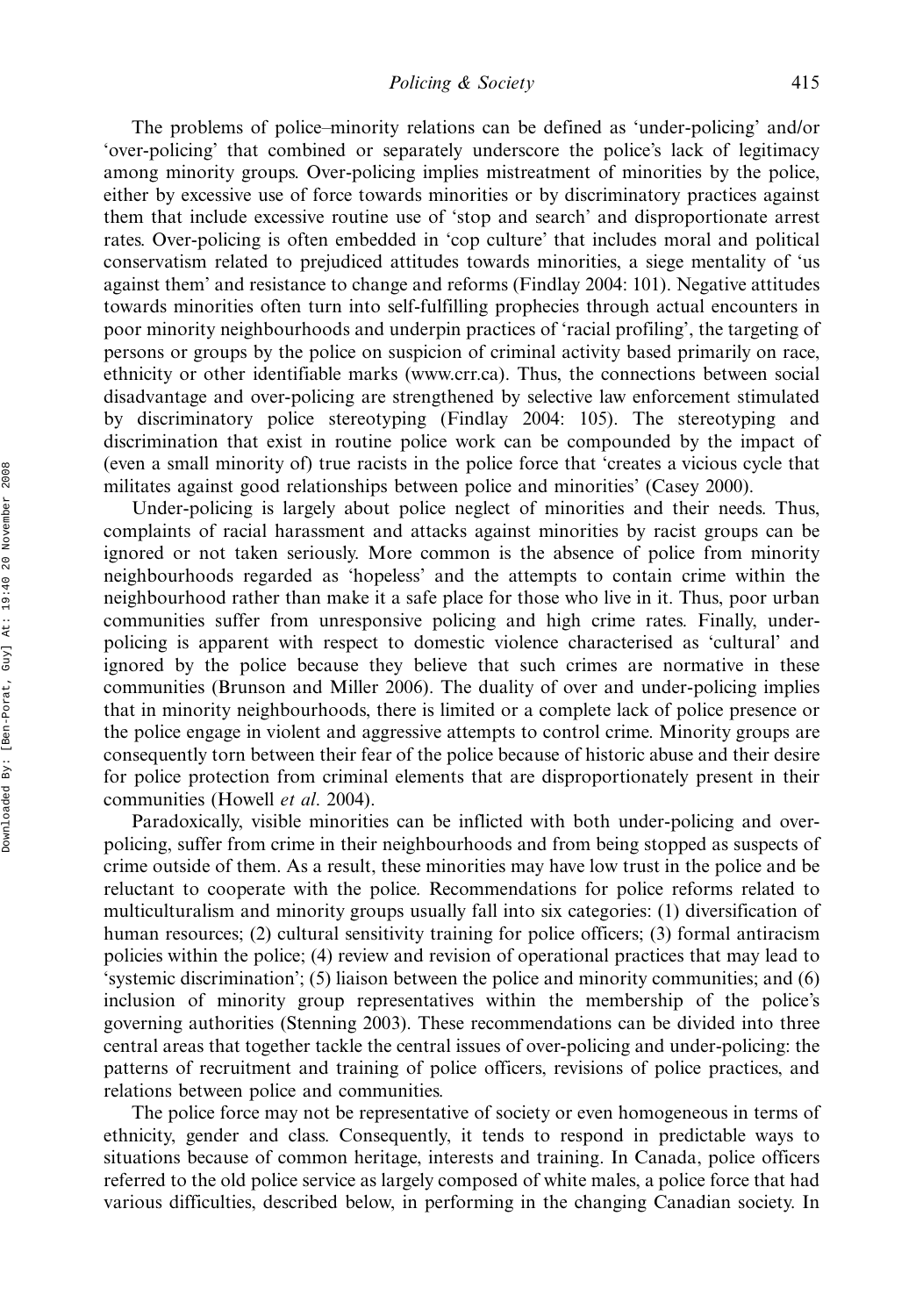more troubled areas like Israel and Northern Ireland very few, respectively, Arabs and Catholics were recruited to the police. Homogeneity can lead to a 'police subculture' that is usually influenced by the dominant societal culture, and consequently discriminates against and marginalises minorities regarded alien and suspicious. The diversification of the police force, therefore, is an important step in police reform. However, because the police subculture is characterised by a distinctive ideology, norms and values, it can be maintained through the assimilation of new recruits so that changes in recruitment patterns will have a limited influence (Desroches 1992). Training police officers to be culturally sensitive is central, therefore, to changing police attitudes and perceptions.

The measures of diversity and training have to be accompanied by actual changes in policy regarding the interaction between police and minorities and measured by the change in how the police operate on the streets. In order to gain legitimacy and the trust of minority groups, the police have to uproot prejudices and discriminatory practices in both under-policing and over-policing. These measures, however, have to be properly implemented and continuously assessed in order to determine their effect. Without the monitoring and review, the police may be tempted to just 'go through the motions', so that the gulf between them and the minority communities will not be bridged.

Finally, institutional changes in police-community relations are also part of the reform because they provide formal and informal channels for communities to convey their needs and concerns. This reform includes the involvement of the communities in everyday police work, in policy-making deliberations and in overseeing police work. Community policing includes principles, policies, and practices that link police and community members together in the joint pursuit of local crime prevention (Fleras 1992: 74). It is based on a decentralisation of authority and decision-making processes, neighbourhood focus and community input, accountability, partnership, community-based consultation and a general shift from criminal law enforcement towards social service, community problem solving and crime prevention (Roberg *et al.* 2002: 56). Combined, the measures of recruitment and training of police officers, reform of discriminatory practices of policing and the involvement of the community itself in policing, designing policy and oversight, underscore police reform and adaptation to a multicultural setting.

#### The Canadian context

In the adoption of multiculturalism in 1971 and its formalisation in the multiculturalism act (1985) the Canadian government declared that its policy is to 'recognize and promote the understanding that multiculturalism reflects the cultural and racial diversity of Canadian society and acknowledges the freedom of all members of Canadian society to preserve, enhance and share their cultural heritage' (http://www.canadianheritage.gc.ca/ progs/multi/policy/act\_e.cfm). Multicultural policy had four aims: to support the cultural development of ethnocultural groups, to allow members of these groups full participation in Canadian society, to promote encounters and interchange among ethnocultural groups and to assist new immigrants in acquiring at least one of Canada's official languages (Kymlicka 1998: 15). As a policy, therefore, multiculturalism includes federal, provincial and municipal commitments to cultural diversity in order to accommodate the needs of different groups and provide culturally sensitive public services (Troper and Weinfeld 1999:  $11-13$ ).

Police departments in Canada began in the 1980s to debate how to improve their image among disaffected constituents and minority groups. Canadian police were criticised for discrimination, stereotypes and insensitivity, alienation from their clients, a militaristic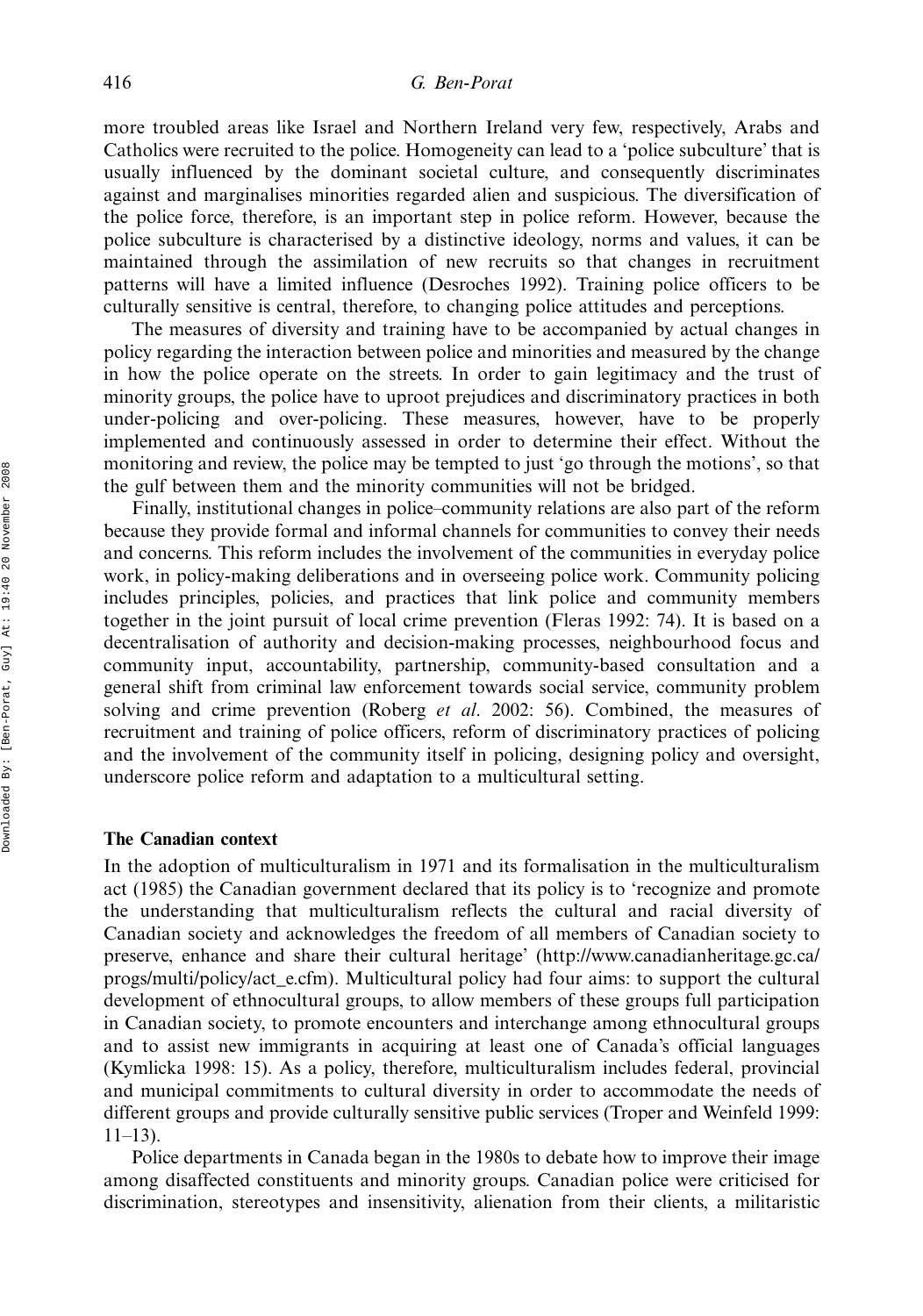Policing & Society 417

subculture and structure, the under-representation of minorities and inadequate grievance procedures for victims of police mistreatment (Fleras 1992: 92–93). While in the past the police might have been able to ignore the complaints of First Nations' people and ethnic minorities, due to their relatively small numbers, the flood of immigration from non-Western countries in the 1980s, described as a 'demographic revolution', demanded a new approach. 'We are witnessing nothing short of a demographic revolution following the influx of immigrants and refugees from Third World countries ... the experiences, perceptions, and expectations that newcomers bring with them to Canada puts an additional burden on the police in coping with the demands of diverse constituents' (Cryderman et al. 1992: vii).

The events following the 9/11 terrorist attacks were a grim reminder of the need to adapt to diversity. Muslim citizens, on the one hand, complained they were harassed and the police, on the other hand, realised they had a limited ability to engage with these communities. Consequently, the police decided that they had 'to outreach all the diverse communities of Canada because the protection of national security needs the awareness and involvement of all citizens' (Royal Canadian Mounted Police internal document 2006). There was another aspect to this outreach, human resources. Expecting large retirements in coming years, the police would have to compete for talent among a labour force made up of immigrants. Diversity, therefore, will matter both inside the organisation and with the communities the police will serve, so there are business reasons for addressing diversity, something the private sector, a competitor for human resources, is already doing (Interview, A. Mukherjee).

The Canadian police are arguably at the forefront of engagement with the changing make-up of Canadian society in its comprehensive range of contacts with individuals and communities that requires open mindedness and adaptability, some claim the police have yet to achieve. Racial minorities, as well as the gay community, complain that their communities are over-policed, misrepresented within the police organisation and discriminated against in police practices. 'Citizens who belong to these groups believe that the police have placed them in a category of ''other'' which deserves less respect and is granted less status, fewer rights, and more obligations' (Ungerleider 1994). Suspicion of the police is exacerbated in some cases by immigrants' negative perceptions about and experience with the police in their home countries where the latter are associated with oppressive political regimes, the arbitrary use of power, and corruption.

Another source of tension is the struggle of marginalised groups against society and the state, a struggle in which the police are called upon to intervene to 'restore order'. Indigenous people, for example, fight through political, legal, or extra-legal means to regain lands, social rights and recognition. When these struggles escalate into confrontations, the police, as an arm of government, are at the forefront. Minority and Indigenous communities are often socially, politically and economically marginalised and disadvantaged, suffer from less education, high unemployment and, consequently, are overrepresented in most facets of the justice system. In the end, 'in most communities it is usually the police who are called upon to deal with fruits of social, political and economic neglect' (Loree 2001). Prejudice within the police is strengthened by the negative experience of encounters with minorities, creating a vicious cycle between the police and minority communities.

Several inquiries and commissions regarding discrimination and racism have supported many of the claims made against the police. The Race Relations and Policing Task Force (1989) clearly stated that, 'Public approval will be the result of visible and credible efforts by police to assess the nature and degree of racism in police forces. If the police are seen to eliminate organizational factors which perpetuate prejudice and to punish discriminatory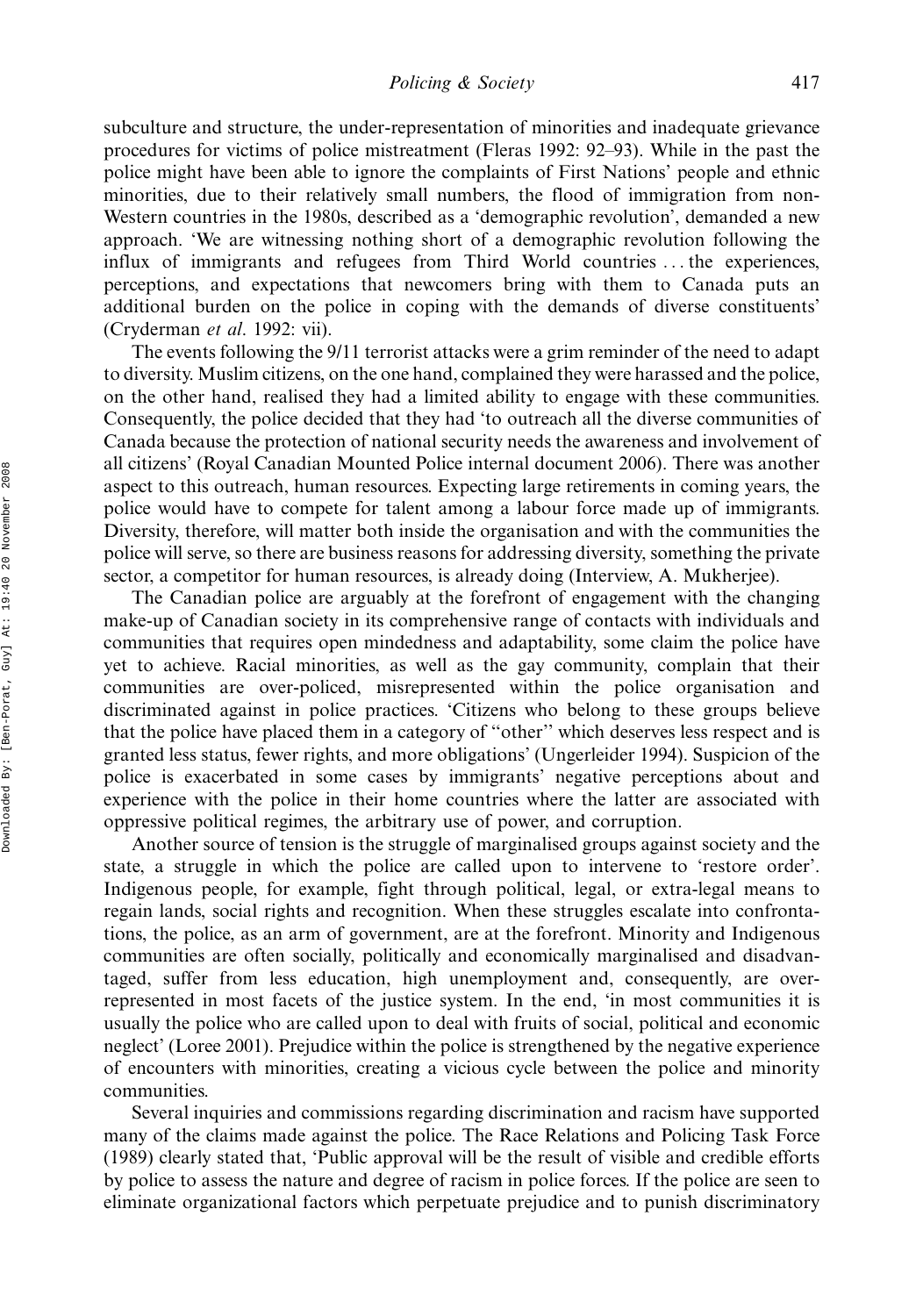behavior they will be assured of public confidence'. The Task Force made 57 recommendations that included increasing the representation of visible minorities in the police services and improving community relations. The Ontario Police Service Act was introduced in 1990 as an attempt to reform the police and strengthen its relations with the communities. The justice system, as well as the police, seemed to suffer from biases and is therefore perceived by minorities unfair. A Report of the Commission on Systemic Racism in the Ontario Criminal Justice System of 1995 stated that, 'Commission findings leave no doubt that that the system is experienced as unfair by racialized people and, at key points in the administration of justice, the exercise of discretion has a harsher impact on black than white people. The conclusion is inescapable: the criminal justice system tolerates racialization in its practices'.

The negative engagements of visible minorities, aboriginals and gay people with the police led to wide criticism of its practices. The Canadian Race Relations Foundation found that the efforts of the police fell short of what communities expected. 'Most communities want the police to root out crimes ... people would want that to happen. [but] They want also that the police would not be racist and mistreat minorities and that racist policemen would be rooted out. You want to see that a professional police takes on these issues but in many cases the police tend to protect their own, and because of the system they enjoy more than others the benefit of the doubt' (Interviews, S. Yep and P. Hunter). Similarly, the Urban Alliance on Race Relations challenged the police not to place the blame on a 'few bad apples' but to seriously reflect on changes necessary.

These complaints were not accepted by the police at face value but police officials recognised the need for reforms and have implemented various plans to address the grievances of minority groups. Police reform, according to senior personal interviewed, is, on the one hand, the result of a critique of police operations and charges of insensitivity or racism and, on the other hand, a growing recognition that cultural sensitivity and community outreach will create a better police force. The implementation of diversity as part of police reforms is essentially about ending over-policing and under-policing and making the police more acceptable to all communities. The Canadian federal system and internal diversity imply that different initiatives are carried out because the administration of justice is the responsibility of the provinces as well as the RCMP, which, as a national police service, provides policing services under contract to eight provinces and three territories. Even among the sites chosen for this research within the Province of Ontario Toronto, Kingston, Ottawa and the  $RCMP -$  attitudes and policies varied. Thus, as examined below, questions of recruitment, retention, training, community engagement and practices yield different answers and solutions.

It is recognised, therefore, that minority groups in Canada suffer from a combination of under-policing and over-policing. Reform, consequently, will be examined in this work in the context of the three issues identified as central to the relations between the police and minority groups – the measures of recruitment and training of police officers, reform of discriminatory practices of policing and the involvement of the community itself in policing.

#### Recruitment, retention and training

Police in multicultural societies have to make an effort in recruitment in order to make the police reflective of society at large. However, there are practical and environmental difficulties that include the educational levels of immigrants and minorities and intangible aspects of attitudes on both sides (Casey 2000). Sectors within the police might express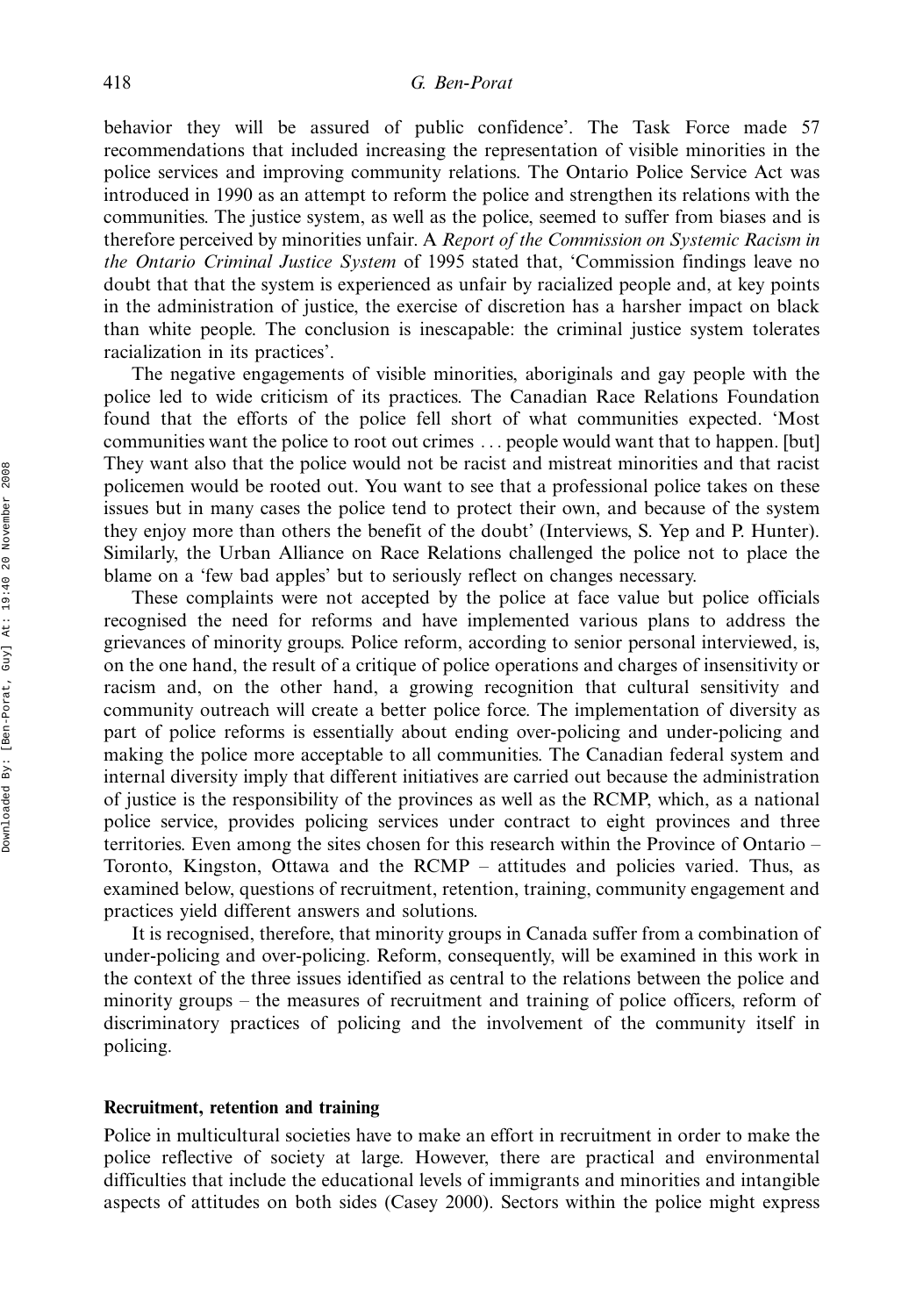their 'concerns' over the lowering of standards for minority applicants, often an expression of their own biases. Minorities, for their part, might not regard policing as a desirable or respectable career and in more extreme cases may even portray those among them who join the force as 'traitors'. Such attitudes raise a first set of questions about how minorities are approached, what goals are set for recruitment and how are they measured. A second set of questions involves the roles minority recruits are assigned to, the police culture towards minority recruits, and the retention and promotion potential of minorities in the police force.

The attempts to diversify the police workforce were meant not only to follow the Employment Equity Act that intends to 'correct the conditions of disadvantage in employment experienced by women, aboriginal peoples, persons with disabilities and members of visible minorities' (http://laws.justice.gc.ca/en/ShowFullDoc/cs/E-5.401///en) but also to improve police performance. Police services in Canada are beginning to understand that they need to be an employer of choice, so they have to present themselves as part of society and diversify the police force (Interview, D. Snoddly). Recruitment of minorities involves making the police an attractive and respectable profession for minority groups and overcoming existing suspicions (Interviews, P. Yuen, B. Beahan and V. Bevan). These suspicions are the result either of immigrants' experiences in their home country or of minority groups' negative perception of the police. People who join the police from these groups may be viewed negatively by the communities, at times described by the derogatory terms 'Oreo' for a black police officer (black on the outside, white on the inside) and 'apple' for an aboriginal police officer (red on the outside, white on the inside).

The Toronto Police set goals for 2006 to achieve the status of an employer of choice and to increase recruitment from identified groups (women, visible minority, aboriginal, disability, sexual orientation and people who speak more than one language). These goals were translated into specific objectives of a formal 'Relationship Management' and a predefined number of recruits, representative of the city's demographics, so that an average of 40% diversity will be achieved in the graduating classes of recruits (Interview, P. Yuen). Statistics collected in 2007 find that among uniform police racial minorities occupy 9.3% of the senior positions, 7.7% of staff sergeants and 17.3% of constables and a total of 15.6% of the uniform employee. Aboriginals occupy none of the senior positions, 0.4% of staff sergeants and 1.1% of constables, and a total of 1% of the uniform employee (Employment Statistics, Toronto Police Services).

In the RCMP, targets for recruitment were also made, and the diversity of the police force is considered a significant benefit. 'Once you get into a room with diverse people you realise that your little world is just your little world ... everybody has equal if not greater value to add ... you get exposed to things you would never think would effect or implicate you of because they are not in your normal way of thinking ...' (Interview, F. Macauley). In the Ottawa police, until not long ago, about 90% of the new recruits were white males, but in recent years, they have constituted only 50% or less of the class. The police also use community activists for recruiting from communities previously close to the police (Interview, V. Bevan). Several years ago, the Ottawa police began to conduct an internal census among its workforce in order to identify the demographic characteristics of its employees. The survey, voluntary and anonymous, asked not only about visible characteristics but also about less visible (or even invisible ones) like religion and sexual orientation and cultural groups of relatives. The results of the survey, in which 73% of employees participated, were to be used in police recruitment so that the police force would be reflective of the society it serves.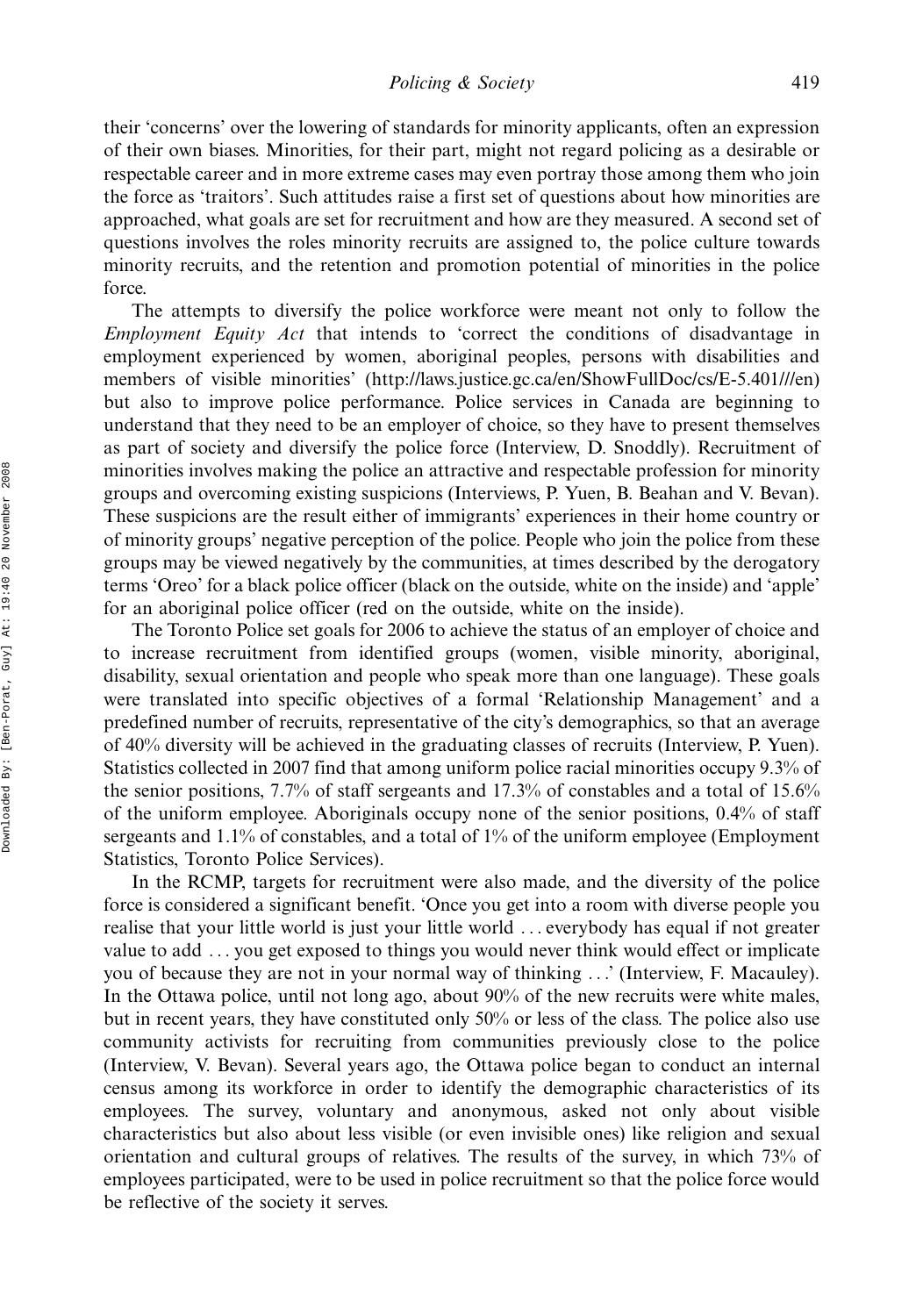Efforts to diversify have to take into account the needs and desires of the communities the police serves. Thus, for example, Jamaican black officers may have limited significance for Nigerian or Haitian black communities (Interview, V. Bevan). Another question is whether the police should assign recruits to their 'own' communities. Considerations include the ability of officers to have authority within their own communities, the ability of the police to match officers to communities, the desire of the officers themselves and the general assessment of the benefits of such matches in bringing police services closer to the community (Interview, P. Yuen). Indeed, for many of the minority communities, it is argued, it is important to know that the police force is diverse and not necessarily be policed 'by their own'. From the officer's point of view, they are often uninterested in being assigned to their 'own' communities, especially when such assignments limit their promotion opportunities. Promotion is also a major issue for minority communities. 'They say the high command is white; there is some assumption that they cannot get to the top; we have to tell them this is a gradual process ... I tell them, in ten years you come talk to me. You will see a black deputy or a black chief of police' (Interview, P. Yuen).

Recruitment of minorities to the police force might help solve issues of under-policing in which communities are alienated from the police, culturally or linguistically. Diversification in itself, however, might have a limited impact. Minority police officers can adopt an attitude that complies with existing police culture in order to succeed in the job and detach themselves from the community in favour of 'professionalism'. The success of recruitment, therefore, depends on the way the police treat wider questions of diversity. When recruitment is done only for the sake of appearance and recruits have to adjust to existing police culture, argue civic activists, they will do little service to their communities (Interview, S. Yep and P. Hunter). Police officers themselves recognise the limits of recruitment. 'We hire blacks and aboriginals and take pride in that. But after that? A black or aboriginal officer can be a bully and discriminate just like whites' (Interview, W. Closs).

The training of police officers is central for the ability to attract a diversity of recruits and to operate successfully among minorities. Consequently, training must change prejudices and equip the police with relevant and applicable tools for the operational experience it faces. During the training process, officers have to examine their own assumptions and perceptions about ethnic communities and have the opportunity for direct and positive engagements with communities with whom they may not have had previous contact (Casey 2000). The RCMP developed a model of training that includes the understanding of *clients* and their needs, the acquisition and *analysis* of information, the establishment and maintenance of partnerships for problem solving, the application of response strategies to solve problems, and the assessment and review of the outcomes of actions taken to support continuous improvement (Loree 2001). In the Ontario Police College, civilian instructors are brought in to teach race relations and introduce diversity questions. Cultural sensitivity is inserted into different parts of the programme with the aim of challenging and changing existing biased perceptions and teaching the recruits ways to engage with the communities and work together with them (Interview, D. Snoddy).

However, training is limited by budgetary concerns and in its impact on officer conduct afterwards. 'It is all about budgets', explained one officer. 'You have to equip them, which is more expensive these days, train them to use fire arms, situation diffusion and response, and then, if you have money left, cultural sensitivity'. Training is ultimately tested in everyday engagement with citizens where it is does not always have sufficient influence. 'Police officers believe they are good people, and they are ... some are offended when you talk to them about treating people better. We are talking about diversity, multiculturalism and sensitivity for 20 years but black people and others still feel the same [towards the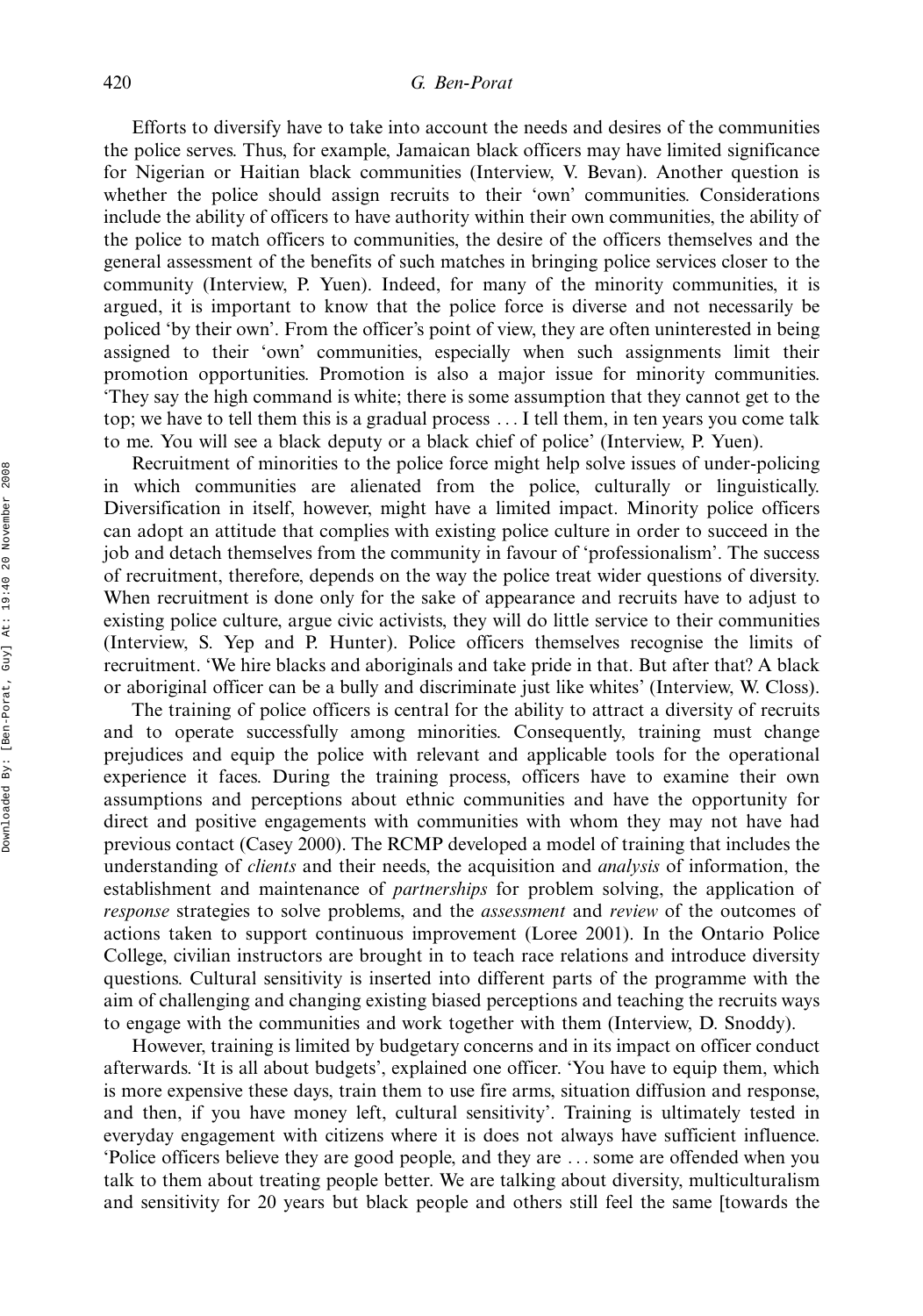police]. Why is this so? Some of them are playing it for what it's worth but it is also because we are not focusing upon ourselves as police officers and not paying attention to what we are doing on the streets to some of these people' (Interview, W. Closs). Therefore, while training, like recruitment, is significant, police attitudes are tested in actual engagements with individuals and communities and are determined by institutional changes in the modes of operation.

#### Reforming practices  $-$  the means of engagement

Over-policing is rooted in biases against minorities that translate into discriminatory practices and mistreatment. Institutional reform, consequently, entails the eradication of police racism and the fair and equal treatment of individuals regardless of race and ethnicity. Racial profiling, the targeting of persons or groups by the police on suspicion of criminal activity based primarily on race, ethnicity or other identifiable marks (www.crr.ca), is an example of discriminatory practices because stereotypes rather than reasonable suspicion single out an individual for different treatment by police officers (Closs and McKenna 2006). Research in Canada reveals that such stereotypes affect how the police view minorities and, as a result, how minorities view the police.

Already in 1989 a task force report in Ontario concluded that visible minorities believe they are policed differently and treated unfairly by the police (OHRC 2004: 13). The accusations of unfair treatment of visible minorities turned into a large public controversy when in 2002 the *Toronto Star* newspaper published a series of articles that demonstrated that the Toronto police engage in racial profiling. The Toronto Police Service commissioned an independent review of the *Star's* analysis that concluded that the *Star* analysis was 'junk science' and the conclusions of the articles 'completely unjustified, irresponsible and bogus slurs' (Melchers 2006). Other studies also demonstrated that black people are stopped more often by the police than white people and that good behaviour does not shelter blacks from unwanted police attention. This attention, in turn, serves to further alienate black people from mainstream Canadian society and the police (Wortley and Tanner 2004). A study conducted by the Kingston Police has found that black young people are more likely to be stopped than white people, but not for different reasons and are slightly more likely to be arrested or charged during police stops (Closs and McKenna 2006). Police officers, argues Closs, have the opportunity to apply their personal beliefs and values through the discretion used in police stops, checks, warning and charges. Only through monitoring, measuring and knowing how police exercise their power can the police prevent racial profiling (Interview).

While the existence of racial profiling was difficult to prove, as critics of the Star report argued, and the concept itself is an 'unfalsifiable claim' (Melchers 2006), the large controversy forced the police to address the accusations as 'the issue of racial profiling has become a significant threat to the ability of police to maintain order, ensure public safety, and prosecute those accused of criminal offences' (Melchers 2003). Indeed, Aboriginal people and visible minorities were found generally satisfied with the job performed by their local police, but were more critical than the non-Aboriginal/non-visible minority population (Statistics Canada 2005: 92) and the number of visible minorities who felt that they had been discriminated against or treated unfairly by the police and courts was double (17% versus 8%) that of non-visible minorities (Statistics Canada 2005: 94).

Implementation of programmes designed to increase the trust of minorities in the police can reveal a gap between the commitment of senior police officers to multiculturalism and the actual performance of police officers in the street. This gap has been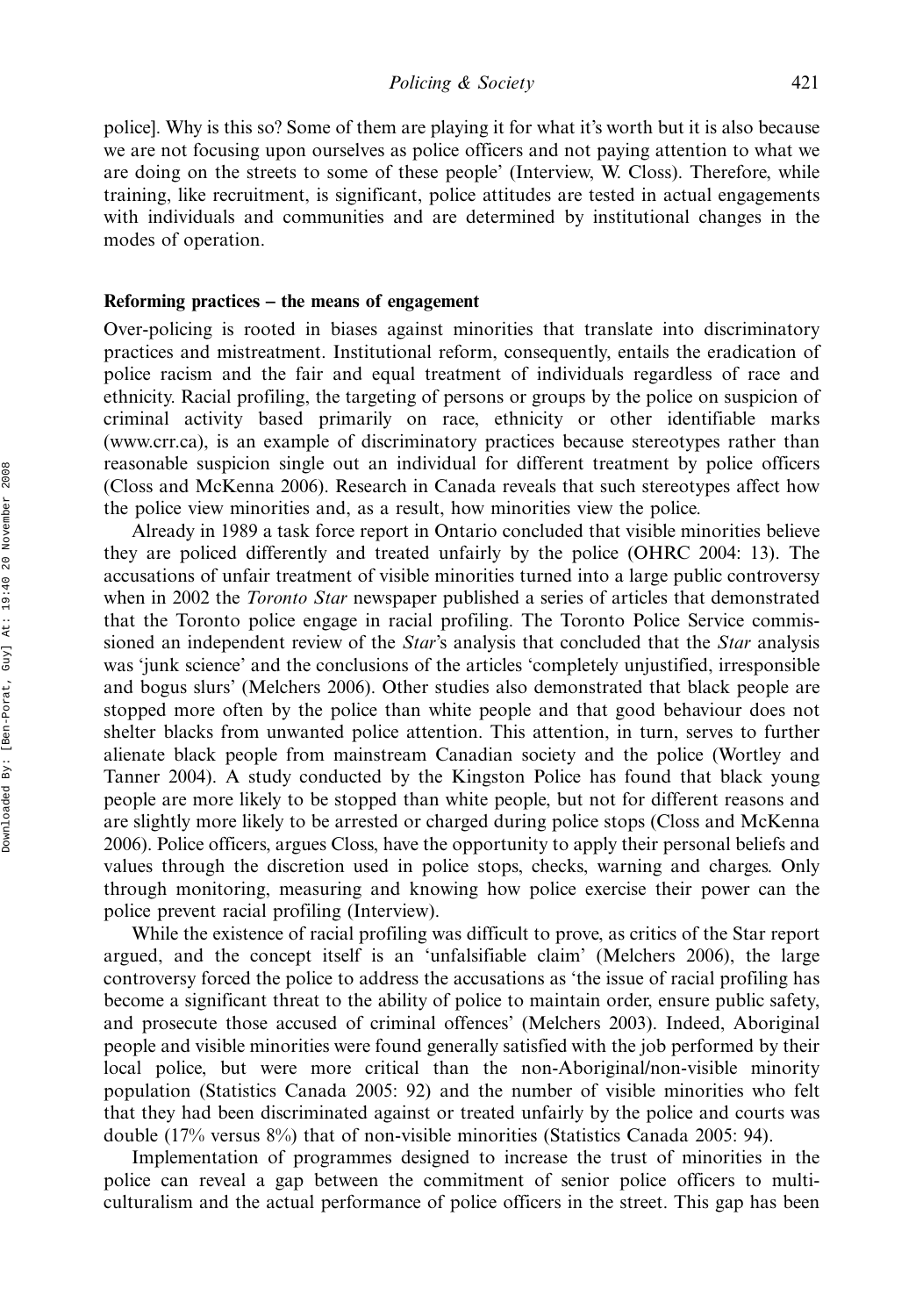raised by several community activists, who have noted the 'intellectual commitment' of senior officers as opposed to the apathy or resistance of lower ranking police officers. Senior police officers believe that the message is filtering down and making a difference in police operations. Even if the senior command is quicker to response to social and political changes, the policies designed, they argue, are gradually being implemented. Moreover, according to police commanders (and even some community activists), the younger generation of police officers, more educated and accustomed to multicultural settings, is more receptive to the changes than the older generation that at times resists the changes.

Implementation also depends on the ability of the police to hold officers accountable for misbehaviour. The police, argue social activists, tend to close ranks and prevent investigations of and actions against fellow officers. Especially important, according to these charges, are the police unions that shield officers charged of abuse (Interview, S. Yep and P. Hunter). This claim is rejected by police officers who argue that professional standards are upheld and that improper behaviour is punished, even if, as some officials admit, this is a long and complex process. Kingston's Police Chief Closs agrees that change has to happen 'on the streets' and the police have to commit fully to making this change. 'They don't want to change the real relations and they are taking the easy way and not having an impact on what is happening on the streets and that is where it has to change or nothing will change' (Interview).

In order to examine whether multicultural policing reforms – recruitment, training and community engagement – are implemented and effective, police practices have to be monitored, the number of complaints and the way they are handled have to be examined, and the level of public satisfaction has to be measured. The number of complaints is another measure of satisfaction but a reduction in the number of complaints can be relevant to one community but not to another and may also be a result of citizens' mistrust of the system. Accordingly, not only the number of complaints is important but also their 'origin' and, more importantly, the way they were handled. Complaints that are not handled and officers who are not held accountable can, for all the wrong reasons, contribute to the decline in the number of complaints. Finally, surveys are an important measure of the success of police reforms. Such surveys should be designed to reflect not only overall satisfaction but also the perceptions of different communities and their expectations from the police.

#### Involvement and oversight

Expectations of the police from minority communities can be influential, too, during the process of policy-making when they can provide their input. Community policing is a form of interaction that involves five main principles. Partnership perspective redefines the interaction between the police and the public through a consultative dialogue and interdependence. Preventive/proactive policing attempts to deal with problems before they arise by cooperation with the community and engagement with the underlying causes of problems rather than their symptoms. Empowerment means a decentralisation process that is likely to enhance community access to police service and, consequently, its influence over policing. Finally, *cultural sensitivity* compels the police to be attentive to the specific needs of communities.

The Toronto Police system of 'community consultative process' shares the responsibility for safety and security with communities, including disadvantaged ones. As it relies on community cooperation, it has to take into account the community's history, culture, existing networks and politics and has to identify the community's assets. 'Given the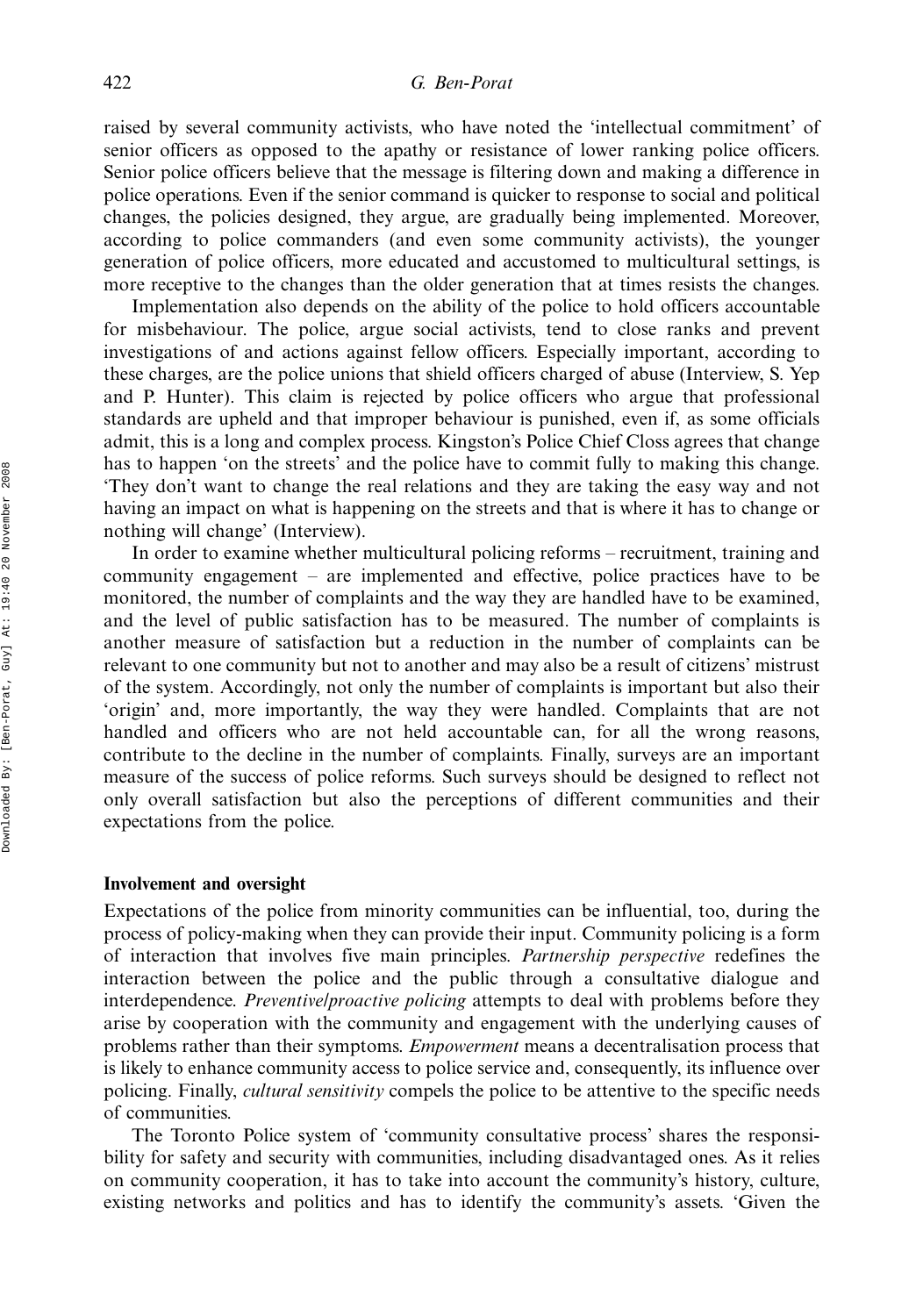cosmopolitan nature of Toronto's communities, respect for community diversity can be challenging but absolutely necessary' (Internal document, Toronto Police). In practice, this involves the assignment of community policing ('neighbourhood') officers who are trained for the role. Officers learn about the community by engaging with it and are able to solve problems (Interview, P. Yuen). Similarly, in Ottawa, community policing philosophy has been defined in the following manner: 'to move in the direction of implementing a problem-oriented policing organization ... to include the community as an active partner in problem-solving' (www.ottawapolice.ca). The involvement of the community includes not only various opportunities for dialogue with and access by the community to the police but also the partnering of police officers with members of the community for critical incidence teams trained to resolve situations between the police and the community. This access has also improved the recruitment from communities that previously stayed away from the police. Finally, this engagement has also provided police with critical information about how to approach and serve communities. 'We will not assume to know what is good for the community. This is the first parameter we set. We told the community: you tell us what we need to do in order to serve you better' (Interview, V. Bevan).

The power decentralisation in community policing raises the question of jurisdiction, especially when the community is a national minority. With aboriginal communities in Canada, for example, reliance on community resources and traditional systems is suggested because the conventional methods of the justice systems fail to deter crime (Interview, Sunhara). Thus, rather than rely solely on the formal justice system, other practices such as community forums and mediation can be useful (Loree 2000). Aboriginal communities can choose between creating their own independent police force (selfadministered policing) and sub-contracting the RCMP to perform police services. The competition seems to encourage the RCMP to develop police programmes that appeal to the communities. Indeed, in its brochure the RCMP promises 'to assist in the identification and implementation of community policing initiatives ... through a community consultative group'.

Engagement between communities and the police also includes the ability of the community to oversee police policies, procedures and practices. Thus, advisory boards and consultative committees give citizens the opportunities to raise concerns and complaints. In Toronto, Community Police Liaison Committees (CPLC) made up of community volunteers and police service representatives work together to enhance trust and develop solutions for emerging problems within the communities, ethnic or otherwise. The Police Services Board also formed consultative groups that advise the police at different levels including the chief of police, and help make the voices of the community heard. Meetings of the Police Board are open to all members of the public-individuals and groups. In the Toronto case, for example, this civilian oversight committee formulates policies and receives annual reports from the Police Chief on topics such as the effectiveness and implementation of policies related to diversity and multiculturalism.

# **Conclusions**

The findings of this research on police reforms apply also to other public institutions that face contemporary multicultural challenges and have to adapt their services to diverse constituencies. These adaptations, in general, include recruitment patterns, procedures and practices and the input of minority groups on policy-making and implementation. Specifically, over-policing and under-policing are central concerns for minorities that are discriminated against by police procedures. The Canadian context in which civic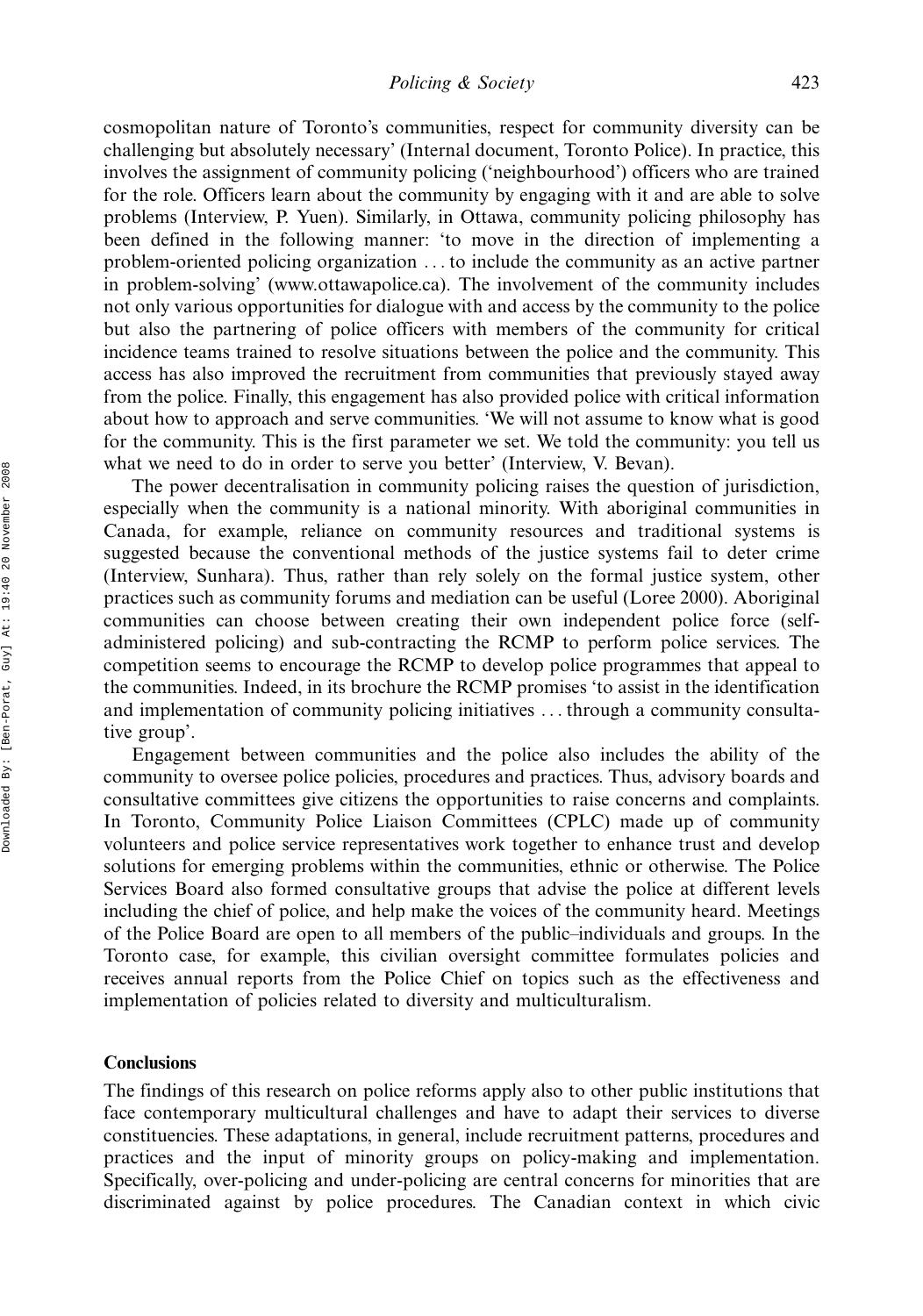organisations began to take an interest in the question of policing and, more importantly, various police-initiated reforms, provides an ideal setting to examine these issues.

Changing discriminatory police practices that stem from over-policing and underpolicing requires, first and foremost, attention to the problems, needs and desires of minority groups to devise a comprehensive, institutional reform. This study of the Canadian experience identified three central and interrelated issues. First, changes must be made in recruitment patterns that will diversify the police force, allow minority groups hitherto excluded to be part of police services, and narrow the distance between the police and minority communities. Second, changes in attitudes and practices through training programmes and a revision of discriminatory practices must occur. And, third, minority groups must have a voice in policy-making and oversight of police work to increase legitimacy and confidence. Under-policing and over-policing are often the results of stereotypes and biases that become self-fulfilling prophecies, leading to mutual distrust between the police and minorities. Combined, these interrelated measures suggest a way to narrow the gap between the police and minorities. Their actual impact requires further study.

#### Acknowledgements

This research was conducted with the support of the *Israeli Association for Canadian Studies* and a visiting position offered me at the Institute of Canadian Studies at the University of Ottawa. Special thanks to Dr Bill Beahen from LEAD, John Herberman from the Police Support Service Branch and to all the interviewees (Bill Beahen, LEAD; Vince Bevan, Chief of Police, Ottawa; William Closs, Chief of Police, Kingston; Sylvio Gravel, Staff Sergeant, Ottawa Police Service; Geoff Grusson, Police Sector Council; David Hallman, Aboriginal Policing Directorate; Wayne Hanniman, National Security Community, Outreach Director, RCMP; Patrick G. Hunter, Canadian Race Relations Foundation; Donald J. Loree, Research and Evaluation, RCMP; Fraser Macaulay, RCMP; Alok Mukherjee, Chair, Toronto Police Service Board; Roger St. Martin, National Community Policing, RCMP; David Snoddy, Ministry of Community Safety and Correctional Services, Ontario Police College; David F. Sunhahra, Canadian Police College; Sandy Yep, Canadian Race Relations Foundation; Peter Yuen, Staff Sergeant, Toronto Police Service) for being generous with their time and sharing their experience and thoughts with me.

### References

- Brunson, R. and Miller, J., 2006. Gender, race and urban policing: the experience of African American youths. Gender and Society, 20 (4), 531–552.
- Casey, J., 2000. International experiences in policing multicultural societies. International Journal of Police Science and Management, 3 (2), 165-177.
- Chan, J.B., 1997. Changing police culture: policing in a multicultural society. Cambridge University Press.
- Closs, W.J. and McKenna, P.F., 2006. Profiling a problem in Canadian police leadership: the Kingston Police data collection project. Canadian Public Administration, 49 (2), 143-160.
- Commission on Systemic Racism in the Ontario Criminal Justice System, 1995. Report of the commission on systemic racism in the Ontario criminal justice system: a community survey. Toronto, Canada: Government of Ontario.
- Connor, W., 1994. Ethnonationalism, the quest for understanding. Princeton: Princeton University Press.
- Desroches, F.J., 1992. The occupational subculture of the police. In: B.K. Cyderman, C.N. O'Toole, and A. Fleras, eds. Police, race and ethnicity: a guide for police services. Toronto, Canada: Buttersworths, pp. 39–51.
- Erez, E., Finckenauer, J., and Ibarra, P.R., 2003. Introduction: policing a multicultural society. Police and Society,  $7, 5-12$ .
- Findlay, M., 2004. Introducing policing, challenges for police and Australian communities. Oxford University Press.